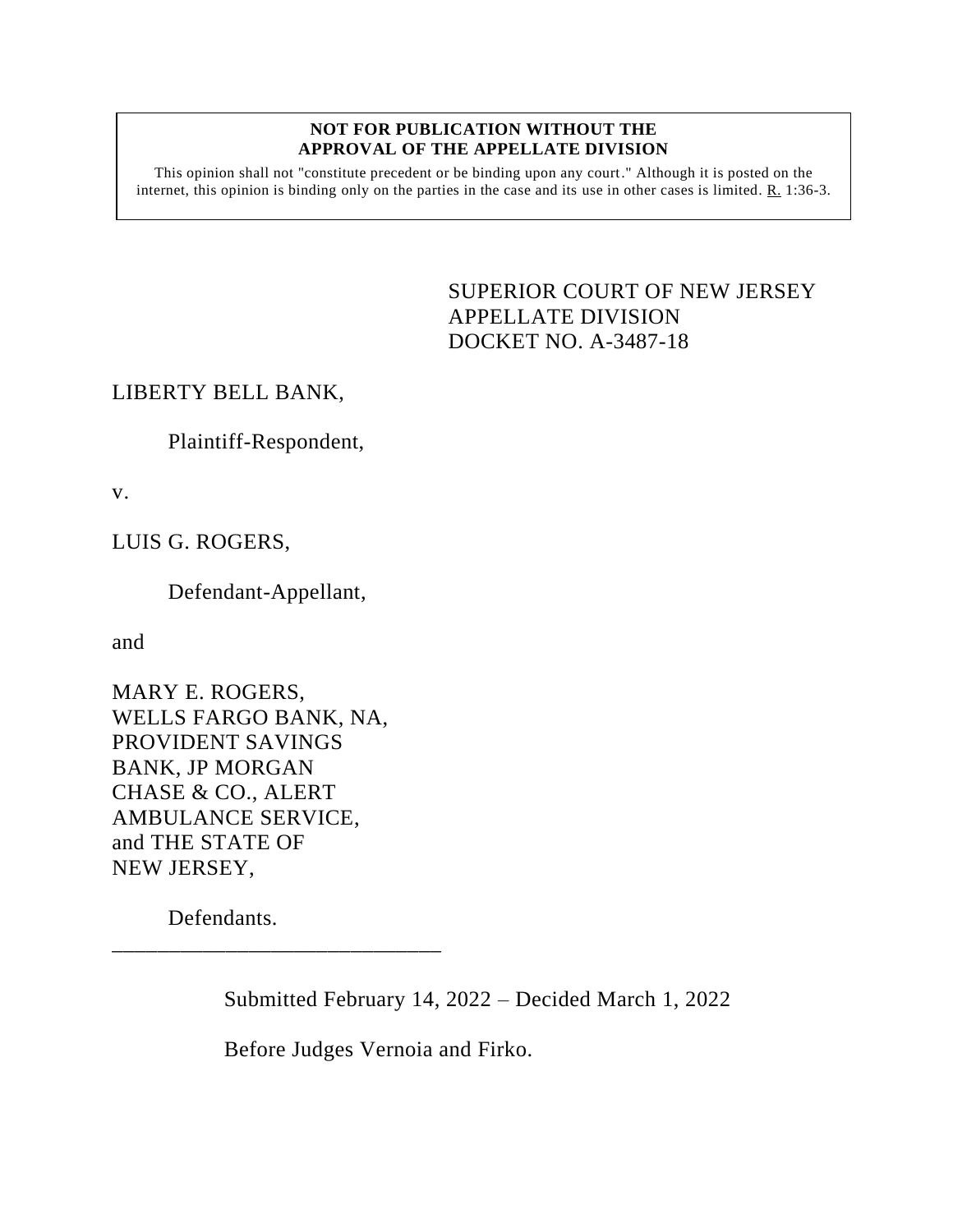On appeal from the State of New Jersey, Chancery Division, Burlington County, Docket No. F-047214-13.

Luis G. Rogers, appellant pro se.

Spector Gadon Rosen Vinci, PC, attorneys for respondent (Daniel J. Dugan, on the brief).

### PER CURIAM

In this residential mortgage foreclosure action, defendant Luis G. Rogers appeals from a March 1, 2019 judgment of foreclosure and order overruling his objections to plaintiff Liberty Bell Bank's proof of claim for the amount due. We affirm.

## I.

We derive the following facts from the record. Defendant owned and operated Lease Group Resources, Inc. (LGR), an equipment leasing company. LGR purchased copying machines, then leased them to private businesses and governmental entities. In 2005, plaintiff began providing financing to LGR to purchase equipment secured by equipment leases. LGR also secured loans from Susquehanna Bank and Roma Bank. Plaintiff secured its loans by requiring defendant to execute promissory notes providing for the repayment of the business loans.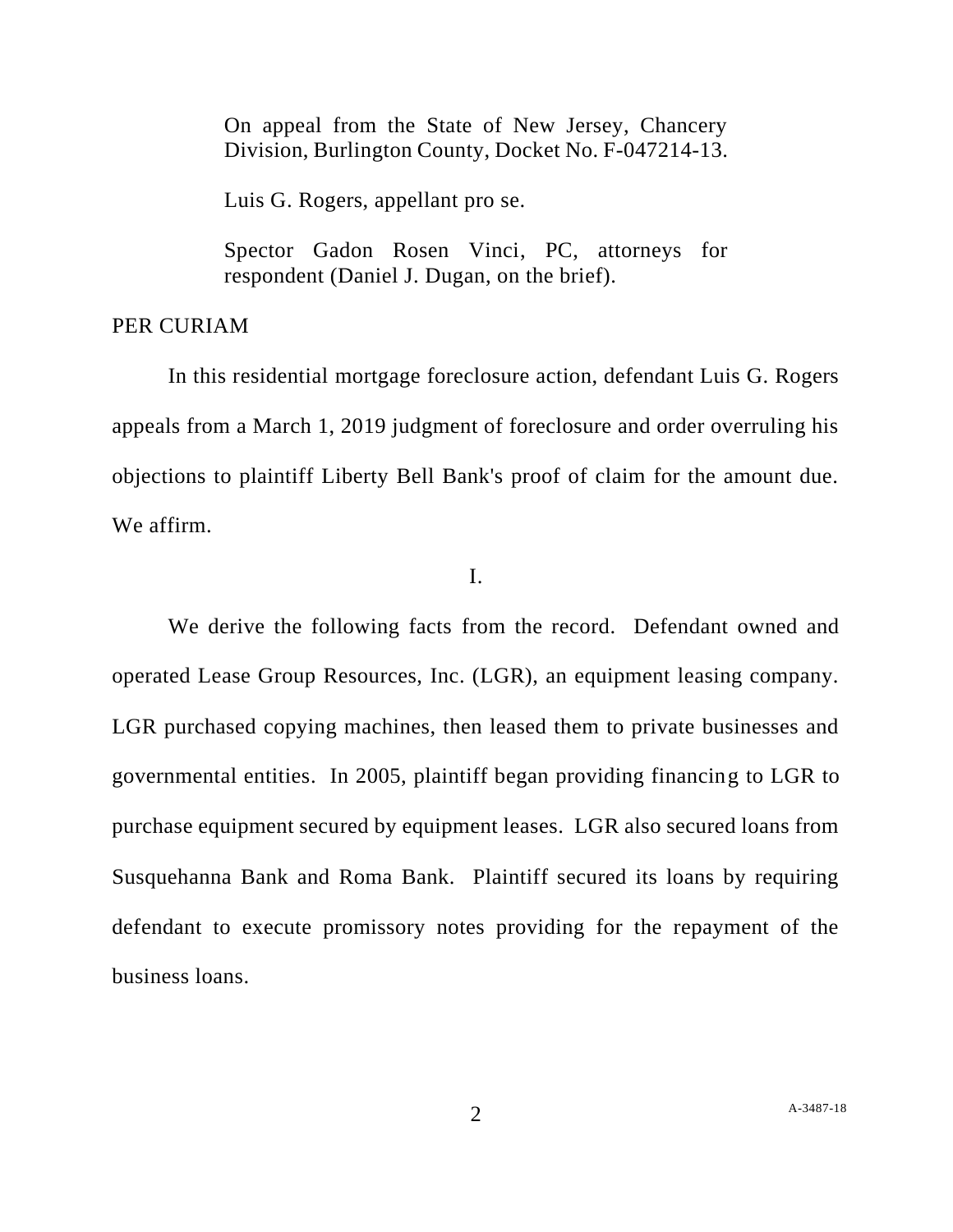In the spring of 2013, plaintiff "and other banks with which LGR did business" learned defendant, through LGR, engaged in a "check-kiting" scheme.<sup>1</sup> By May of 2013, defendant and LGR owed plaintiff the sum of \$3,713,704.52. On May 10, 2013, defendant executed a commercial guarantee whereby he guaranteed the payment of the indebtedness of LGR to plaintiff. On the same date, defendant and his spouse executed and delivered a mortgage to secure the guarantee to plaintiff, encumbering residential property located at 123 Colonia Road in Edgewater Park. The mortgage was recorded in the Burlington County Clerk's office on May 20, 2013. "Indebtedness" is defined in the mortgage document as:

> all principal, interest, and other amounts, costs and expenses payable under the [n]ote or [r]elated [d]ocuments, together with all renewals of, extensions of, modifications of, consolidations of and substitutions for the [n]ote or [r]elated [d]ocuments and any amounts expended or advanced by [plaintiff] to discharge [defendant]'s obligations or expenses incurred by [plaintiff] to enforce [defendant]'s obligations under this mortgage, together with interest on such amounts as provided in this [m]ortgage.

<sup>&</sup>lt;sup>1</sup> Check-kiting is a form of check fraud. According to Black's Law Dictionary, check-kiting is the "practice of writing a check against a bank account with insufficient funds to cover the check, in the hope that the funds from a previously deposited check will reach the account before it debits the amount of the outstanding check." Black's Law Dictionary (11th Ed. 2019).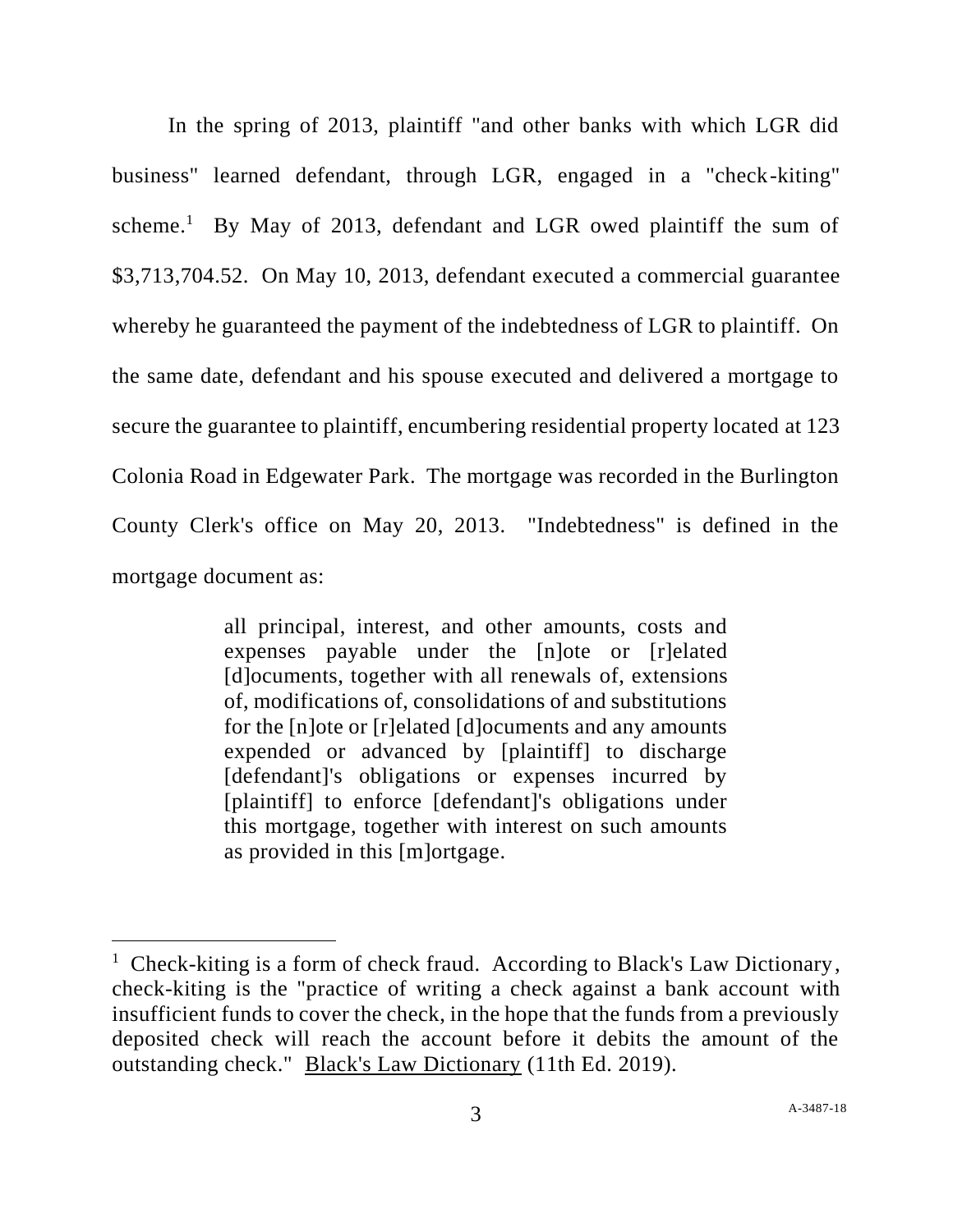The mortgage, which was not a purchase money mortgage, limited the lien's maximum amount to \$3,713,704.52, the amount owed, and no interest or other charges were to accrue.<sup>2</sup> Defendant defaulted on his obligation "by refusing to provide the full value of the collateral called for by the" guarantee and failing to make the September 13, 2013 payment or any payments thereafter.

On December 17, 2013, plaintiff filed a foreclosure complaint against defendant<sup>3</sup> in compliance with the Fair Foreclosure Act (FFA), N.J.S.A. 2A:50-53. On January 24, 2014, defendant's counsel filed a contesting answer with affirmative defenses and counterclaims. Defendant's counsel then filed a motion to withdraw from the matter, which the trial court granted on March 19, 2014. Thereafter, plaintiff moved to deem defendant's answer non-contesting and to strike his answer, affirmative defenses, and counterclaims. Defendant opposed plaintiff's motion. The trial court granted plaintiff's motion and entered an order on June 30, 2014, deeming defendant's answer non-contesting.

On July 17, 2014, defendant moved to vacate the June 20, 2014 order. The court denied the motion on August 12, 2014. Thereafter, we denied

<sup>&</sup>lt;sup>2</sup> Although the mortgage referenced an "accompanying promissory note," no such note was executed since the mortgage secured defendant's debt to plaintiff.

<sup>3</sup> The complaint also named other defendants believed to be holders of an interest subordinate to plaintiff's mortgage lien.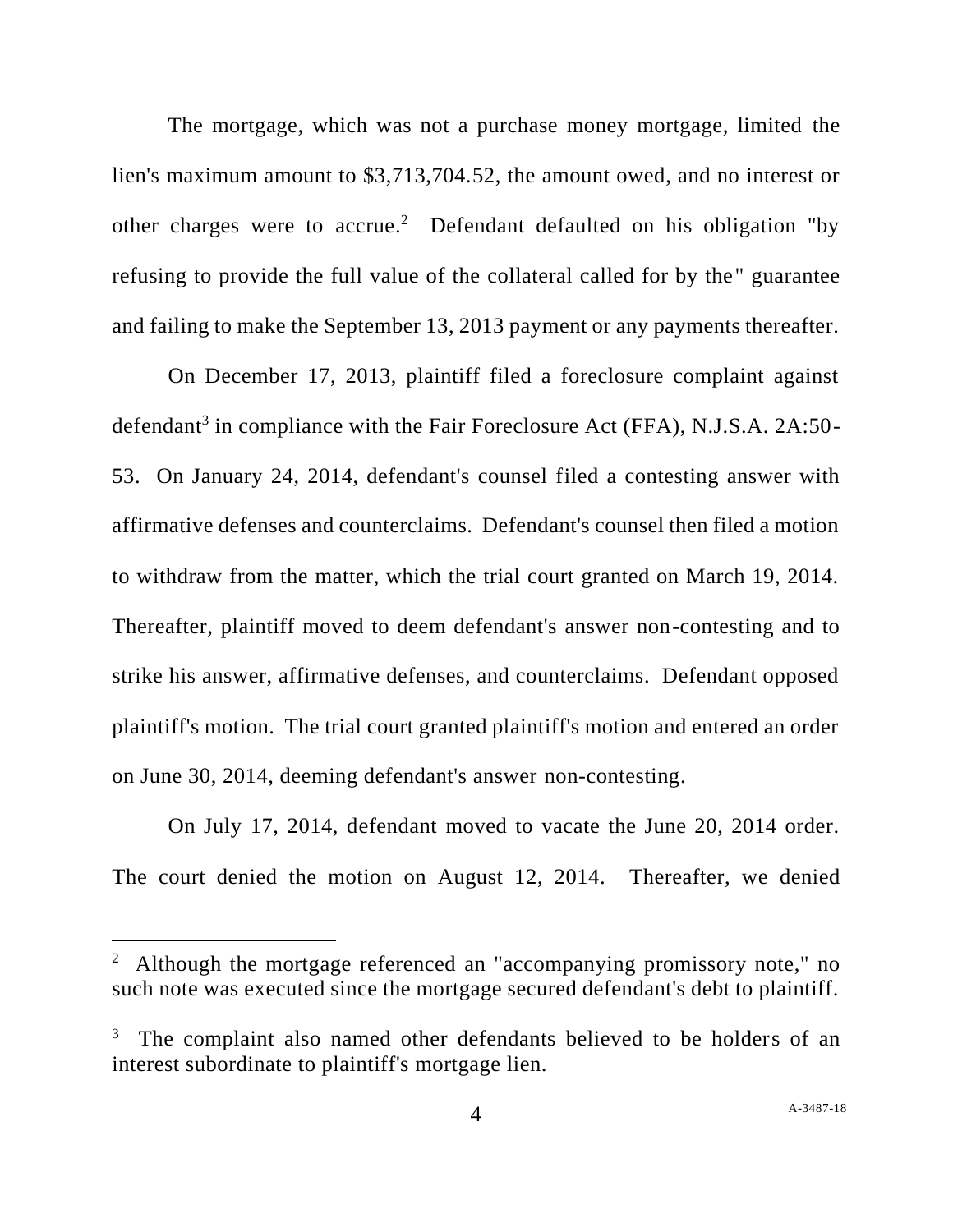defendant's motion for leave to appeal the August 12, 2014 order on December 1, 2014. Liberty Bell Bank v. Rogers, No. AM-0098-14 (App. Div. Dec. 1, 2014). After a series of motions were filed by plaintiff to reinstate its complaint, on April 28, 2017, it moved for entry of final judgment. Defendant opposed the motion and argued "there [was] a clear dispute in the amount of the claims" but failed to specifically address any inaccuracies. Following oral argument on June 23, 2017, the trial court granted plaintiff's motion and entered judgment against defendant. Plaintiff consented to reducing its originally requested amount of \$3,713,704.52 by \$747,963.69 in order to "resolve" defendant's objection to the amount plaintiff claimed was due. On August 2, 2017, the trial court entered final judgment in favor of plaintiff and against defendant in the reduced amount of \$2,965,740.83.

On October 19, 2017, after learning of additional judgment creditors, plaintiff moved to vacate the final judgment and sought leave to file and serve an amended complaint to include the additional creditors. No new claims were asserted against defendant. Defendant had filed an appeal of the August 2, 2017 judgment, and we remanded the matter to the trial "court for disposition in light of the motion to vacate [final] judgment." Liberty Bell Bank v. Rogers, No. A-0218-17 (App. Div. Mar. 23, 2018). On March 2, 2018, the trial court entered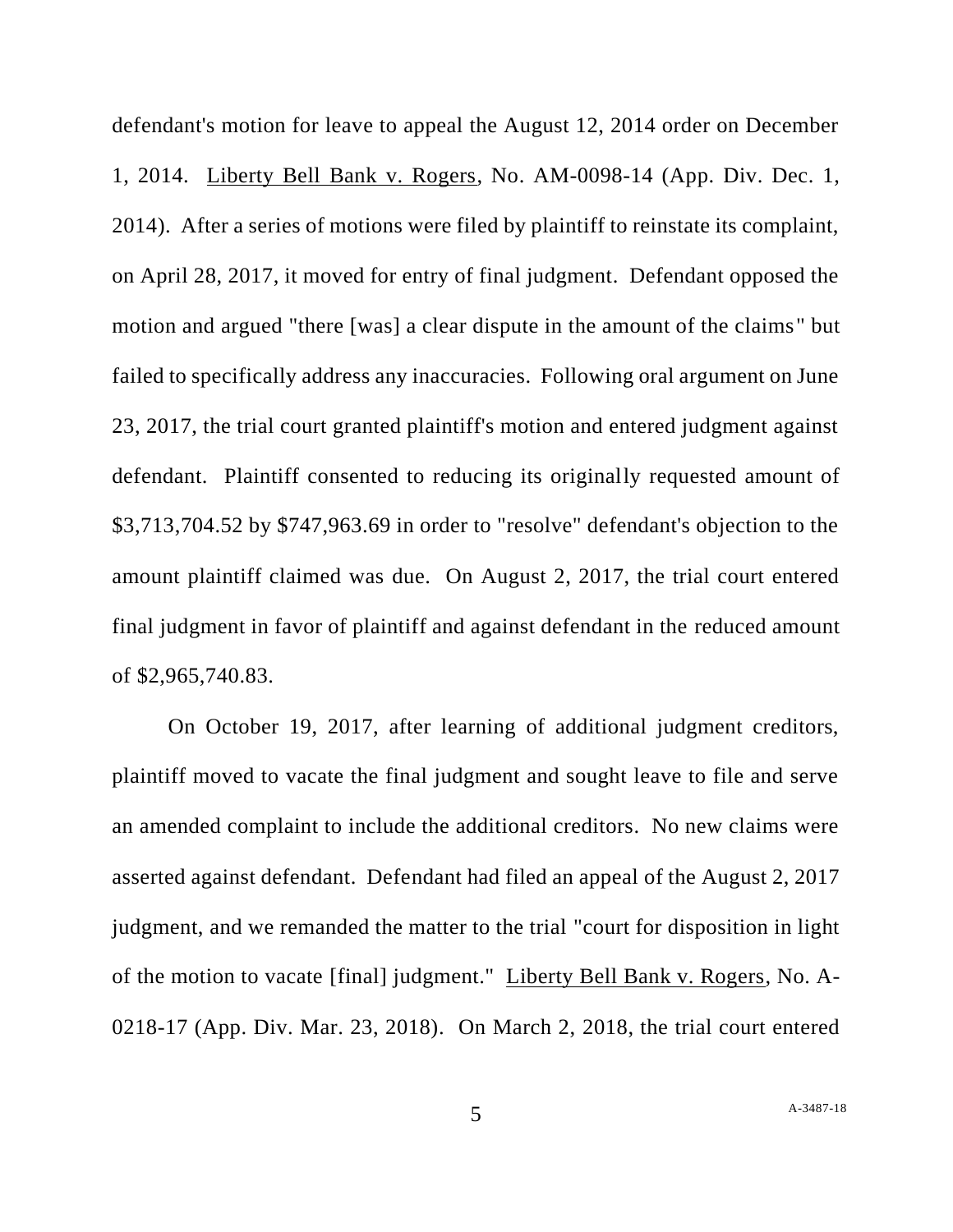an order vacating the final judgment and granted plaintiff's motion for leave to file and serve an amended complaint.

The record shows plaintiff filed a complaint against defendant and LGR in the United States District Court for the District of New Jersey in 2013, alleging violations of the Racketeer Influenced and Corrupt Organizations Act (RICO), 18 U.S.C. §§ 1961-68, and fraud. Liberty Bell v. Rogers, Civ. No. 13- 7418 NLH/KMW, 2015 U.S. Dist. LEXIS 126245 (D.N.J. Sept. 22, 2015). On January 28, 2016, plaintiff obtained a \$10,632,186.57 judgment against defendant. The United States Court of Appeals for the Third Circuit affirmed the award on February 13, 2018. The Third Circuit held defendant "committed bank fraud using a check-kiting scheme and obtained loans from [plaintiff] using leases as collateral that either did not exist or had been pledged to more than one bank." See Liberty Bell Bank v. Rogers, 726 Fed. App'x 147, 153, 155-56 (3d Cir. 2018).

On May 25, 2018, defendant filed an answer with counterclaims to plaintiff's amended complaint in the matter under review. However, the Office of Foreclosure deemed defendant's pleadings non-contesting on August 1, 2018. Defendant's fee waiver application was denied, and no filing fee was paid, prompting the trial court to return the matter to the Office of Foreclosure for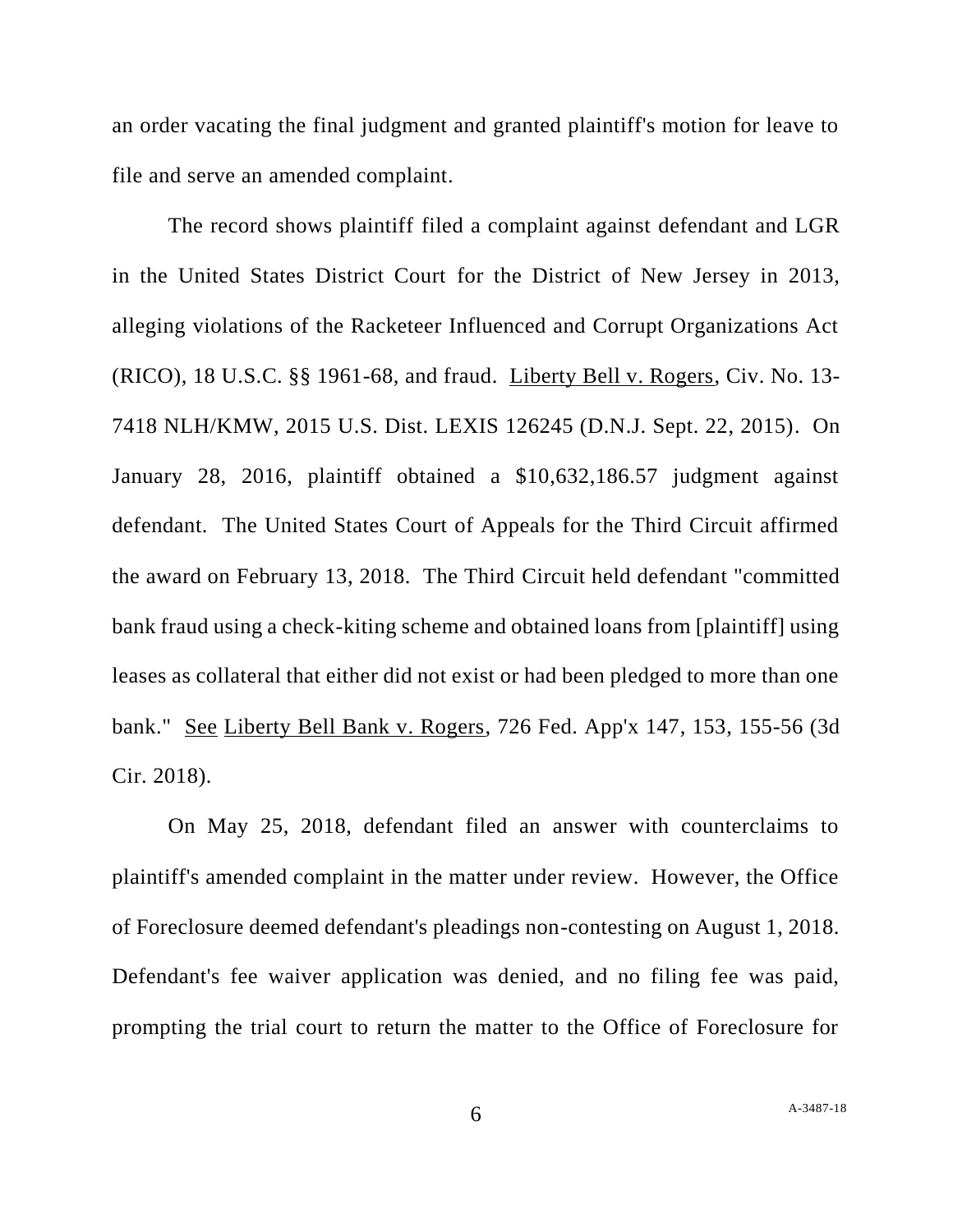disposition on August 6, 2018. The matter was then transferred back to the vicinage for disposition of defendant's counterclaims only.<sup>4</sup>

On November 2, 2018, plaintiff moved for summary judgment on defendant's counterclaims asserting conversion, unjust enrichment, negligence, and undue influence. The trial court found "[d]efendant's claims are . . . barred by collateral estoppel" because "the issues relating to the financial dispute between defendant and plaintiff [were] the subject of the suit instituted by plaintiff in the federal courts." In adjudicating the motion, the court highlighted that defendant did not proffer any credible evidence to defeat plaintiff's motion and noted "the counterclaims do not reference the mortgage being foreclosed upon."

On January 28, 2019, plaintiff moved for final judgment and again demanded "judgment for the maximum amount secured by the mortgage, \$3,713,704.52." Defendant opposed plaintiff's motion and the matter was referred to the trial court by the Office of Foreclosure. The trial court conducted oral argument on March 1, 2019. The court found defendant "did not provide facts for the [trial] [c]ourt to examine" and granted the final judgment for

<sup>&</sup>lt;sup>4</sup> It is unclear from the record if defendant ever paid the required filing fee.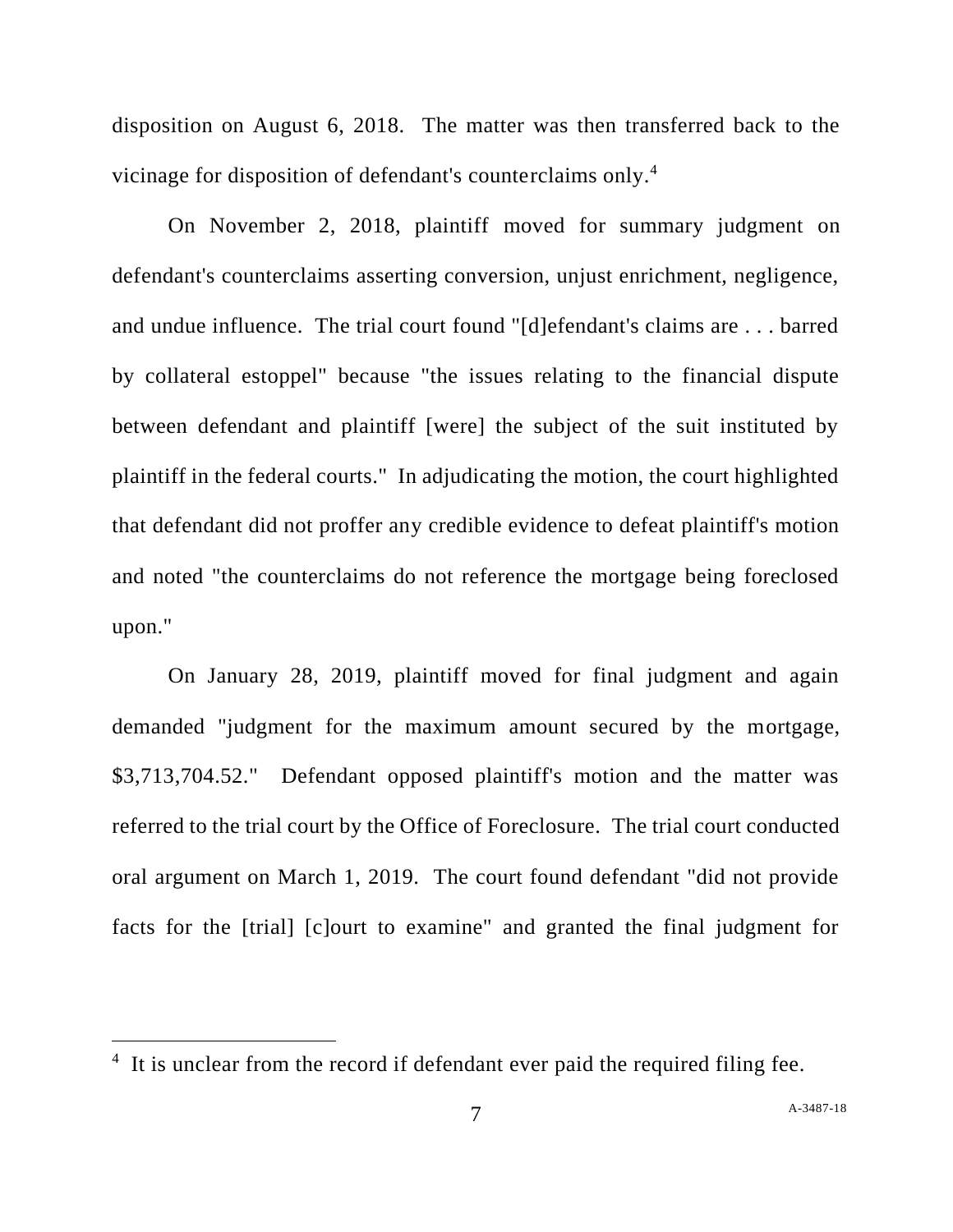\$2,965,740.83 because plaintiff agreed to reduce the amount owed. A memorializing order was entered that day, which is the subject of this appeal.

On appeal, defendant argues the trial court erred in granting plaintiff summary judgment and overruling his objections to plaintiff's proof of claim for the amount due in the foreclosure action and the final judgment. Specifically, defendant claims he provided sufficient evidence to demonstrate plaintiff's proof of claim as to the amount due was incorrect. We disagree.

### II.

From the outset, we note defendant's brief fails to divide his legal arguments under appropriate and distinctive point headings in violation of Rule  $2:6-2(a)(6)$ .<sup>5</sup> Therefore, we are not obliged to address any argument improperly briefed under Rule 2:6-2(a). See, e.g., State v. D.F.W., 468 N.J. Super. 422, 447 (App. Div. 2021) (holding the Appellate Division is "not obliged to address an argument" briefed in violation of <u>Rule</u> 2:6-2(a)(b)). Nonetheless, we will address the merits of defendant's arguments.

We review a grant of summary judgment applying the same standard used by the trial court. Steinberg v. Sahara Sam's Oasis, LLC, 226 N.J. 344, 349

<sup>&</sup>lt;sup>5</sup> "The legal argument for the appellant  $\dots$  shall be divided, under appropriate point headings, distinctively printed or typed, into as many parts as there are points to be argued." R. 2:6-2(a)(6).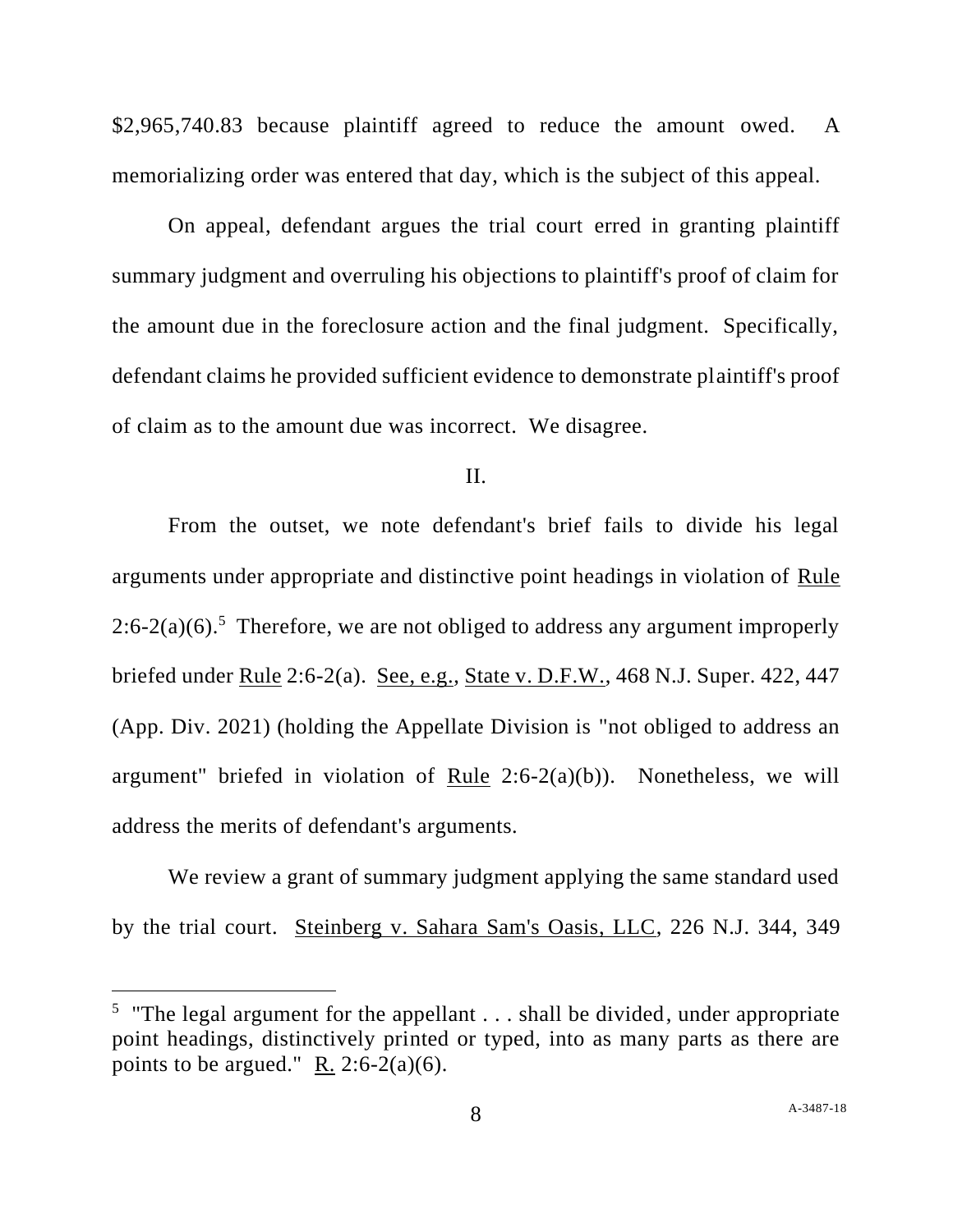(2016). "Summary judgment is appropriate where the evidence fails to show a genuine issue as to any material fact challenged and the moving party is entitled to judgment as a matter of law." Allstate Ins. Co. v. Fisher, 408 N.J. Super. 289, 299 (App. Div. 2009) (citing R. 4:46-2 $(c)$ ). In reviewing summary judgment motions, we "view the 'evidential materials . . . in the light most favorable to the non-moving party.'" Cortez v. Gindhart, 435 N.J. Super. 589, 605 (App. Div. 2014) (alteration in original) (quoting Brill v. Guardian Life Ins. Co. of Am., 142 N.J. 520, 540 (1995)). However, "an adverse party may not rest upon the mere allegations or denials of the pleading . . . [to] show[] that there is a genuine issue for trial."  $R. 4:46-5(a)$ .

Further, it is "well settled that '[b]are conclusions in the pleadings without factual support in tendered affidavits, will not defeat a meritorious application for summary judgment.'" Cortez, 435 N.J. Super. at 606 (alteration in original) (quoting Brae Asset Fund, L.P. v. Newman, 327 N.J. Super. 129, 134 (App. Div. 1999)). Additionally, all sufficiently supported material facts will be deemed admitted for purposes of the motion "unless specifically disputed" by the party opposing the motion. R. 4:46-2(b). In uncontested mortgage foreclosure cases, "[t]he application for entry of judgment shall be accompanied by proofs as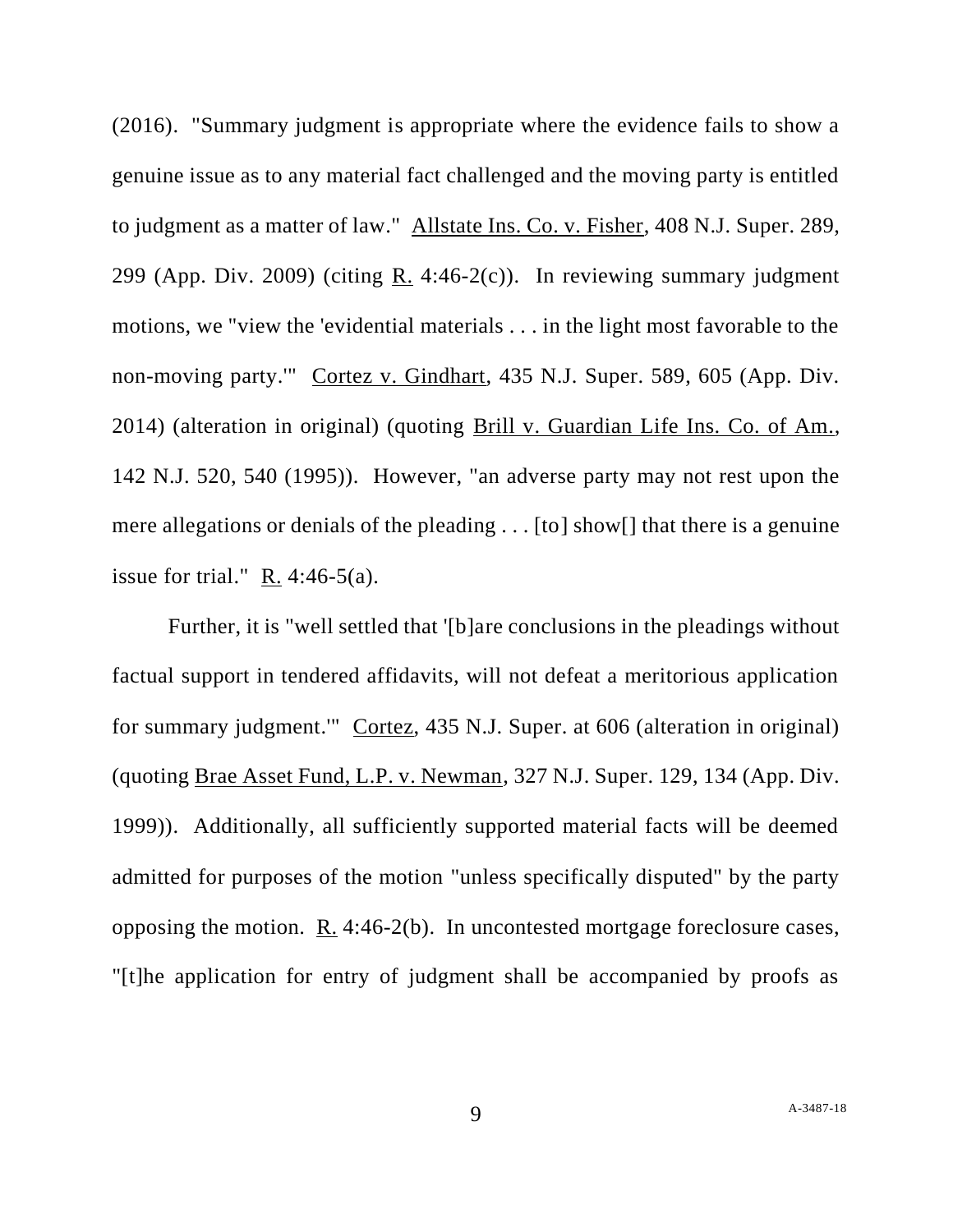required by" [Rule]  $4:64-2(a)$ . Under Rule  $4:64-2(a)$ , the proofs "may be submitted by affidavit, unless the court otherwise requires."

Rule 4:64-2(b) specifically delineates the required contents of the "affidavit of amount due" filed by plaintiff in support of the entry of final judgment, which "affidavit may be supported by computer-generated entries." Rule 4:64-2(c) requires the affiant to certify "that he or she is authorized to make the affidavit on behalf of the plaintiff or the plaintiff's mortgage loan servicer;" "that the affidavit is made based on a personal review of business records of the plaintiff or the plaintiff's mortgage loan servicer, which records are maintained in the regular course of business;" "that the financial information contained in the affidavit is accurate; and" "that the default remains uncured."

Any objections to the amount due must state "with specificity the basis of the dispute." R. 4:64-1(d)(3). See also Mony Life Ins. Co. v. Paramus Parkway Bldg., Ltd., 364 N.J. Super. 92, 106 (App. Div. 2003) (concluding that no hearing was warranted where defendant failed to offer conflicting proof or establish a contested fact to be resolved). After a careful review of the record, we find no merit to any of defendant's arguments and affirm substantially for the reasons set forth by the trial court in its comprehensive and well-reasoned decisions.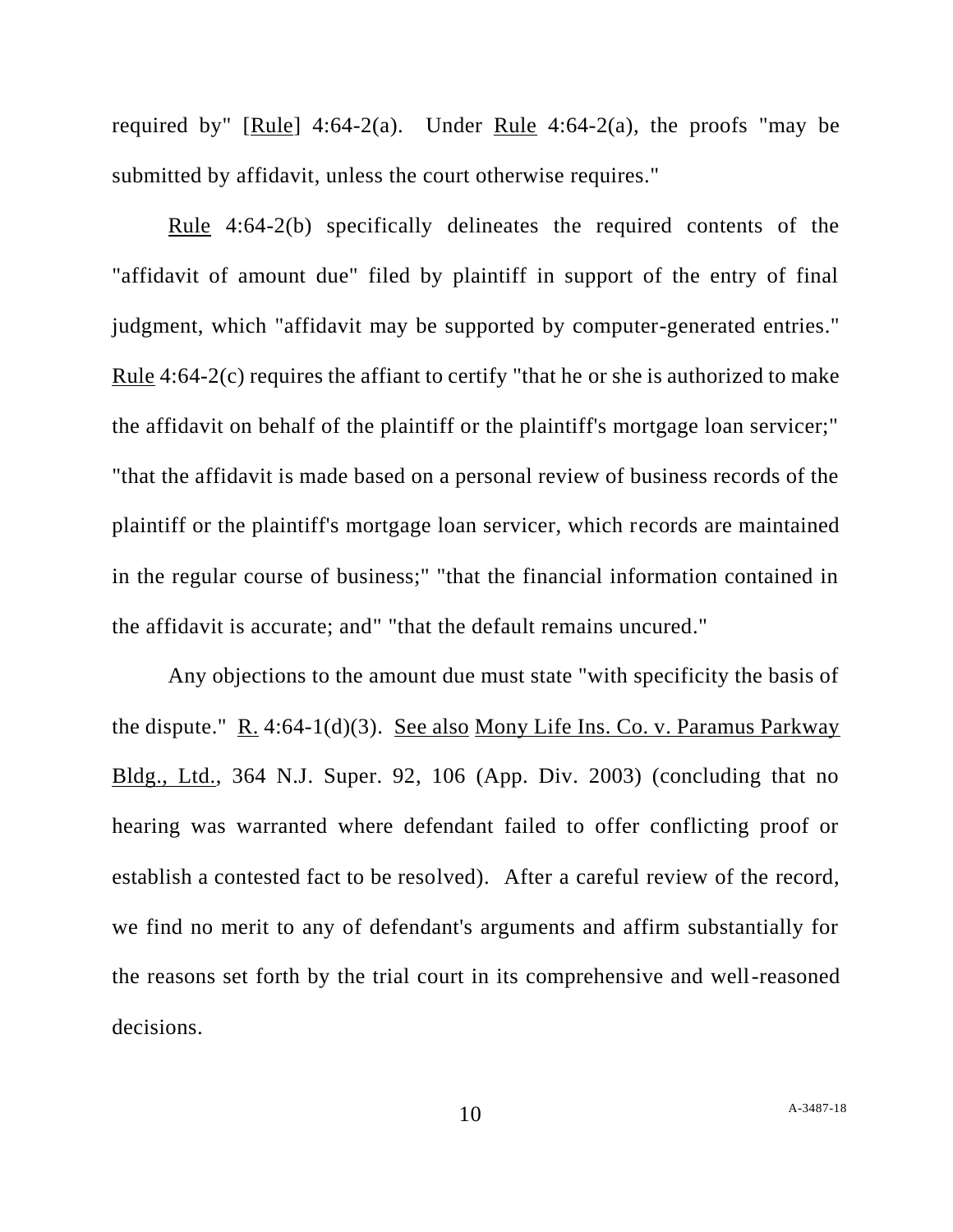Here, the Office of Foreclosure deemed defendant's answer to plaintiff's amended foreclosure complaint non-contesting. On January 28, 2018, in compliance with Rules  $4:64-1(d)(1)$  and  $4:64-2(b)$ , plaintiff submitted a certified affidavit of the amount due with a schedule detailing the amount's components when it moved for entry of final judgment. Plaintiff's proofs "included copies of the original documents such as the mortgage, evidence of indebtedness, and the [c]ertification of Stephen Gin," who is employed as a Vice President Commercial Loan Officer for plaintiff. The record reveals Gin reviewed plaintiff's records that were maintained in the ordinary course of its business and had knowledge of the amounts due on defendant's obligation.

As the trial court emphasized, "[i]n an objection to amount due, a defendant is required to address, with specificity, what amounts in plaintiff's proof of amount due is incorrect and provide evidence to the [trial] court to support the objection." Defendant reiterates on appeal, "[i]t is obvious that millions of dollars were paid to [p]laintiff . . . that [were] never reconciled or accounted for." But, defendant's repeated argument is flawed and devoid of merit. As explained by the trial court:

> [D]efendant fails to present, with specificity, objections to the amount due as certified to by plaintiff. The information presented by defendant relates, for the most part, to his dissatisfaction with the prior orders of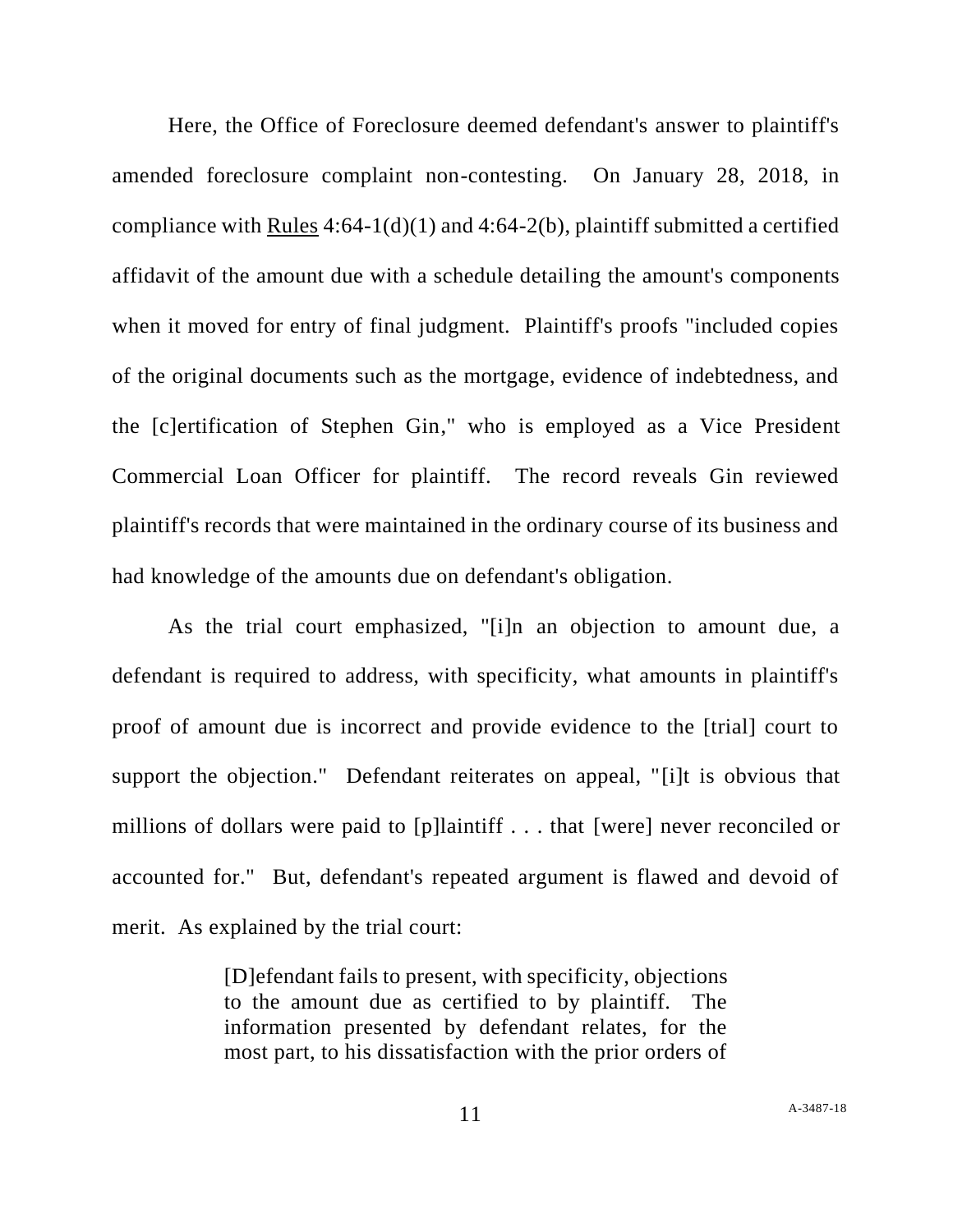[the] [trial] court and the District Court<sup>[]</sup> and is an attempt to relitigate the issues. None of the financial data provided by defendant is sufficient to establish an objection to the amount claimed to be due from defendant; nothing presented confirms that payments were made, or what is owed.

On appeal, defendant merely provides copies of unauthenticated and incomplete documents, such as emails and bank statements, that he submitted to the trial court. Moreover, defendant's brief references exhibits that are not contained in his appendix, which is largely comprised of pleadings and court orders. Defendant has not provided a certification or a scintilla of evidence in support of his claims. The trial court found "[t]he documentation provided by defendant is questionable at best and fails to provide any specific objection to the amount due." Thus, there was no genuine issue of material fact presented to the trial court to preclude the grant of summary judgment to plaintiff.

We are also unpersuaded by defendant's contention that the trial court judges abdicated their responsibilities by relying on the District Court's finding, as affirmed by the Third Circuit Court of Appeals. The record shows plaintiff supplied all of the required Rule 4:62 documents at the time it filed its motion, including:

- notice of motion for entry of final judgment
- proof of service of notice of motion for entry of final judgment